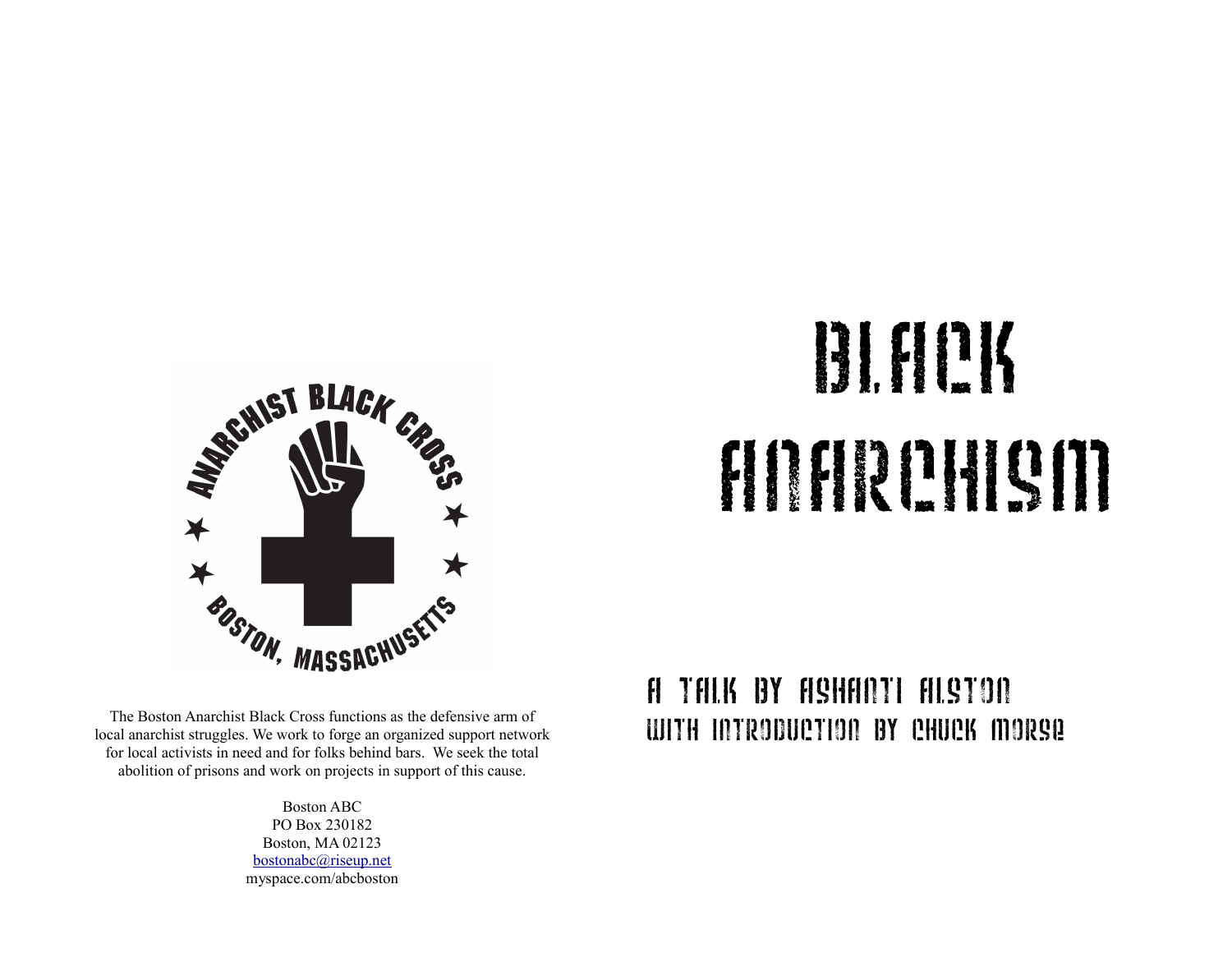## Introduction

Many classical anarchists regarded anarchism as a body of elemental truths that merely needed to be revealed to the world and believed people would become anarchists once exposed to the irresistible logic of the idea. This is one of the reasons they tended to be didactic.

Fortunately the lived practice of the anarchist movement is much richer than that. Few "convert" in such a way: it is much more common for people to embrace anarchism slowly, as they discover that it is relevant to their lived experience and amenable to their own insights and concerns.

The richness of the anarchist tradition lay precisely in the long history of encounters between non-anarchist dissidents and the anarchist framework that we inherited from the late 19th and early 20th centuries. Anarchism has grown through such encounters and now confronts social contradictions that were previously marginal to the movement. For example, a century ago the struggle against patriarchy was a relatively minor concern for most anarchists and yet it is now widely accepted as an integral part of our struggle against domination.

It is only within the last 10 or 15 years that anarchists in North America have begun to seriously explore what it means to develop an anarchism that can both fight white supremacy and articulate a positive vision of cultural diversity and cultural exchange. Comrades are working hard to identify the historical referents of such a task, how our movement must change to embrace it, and what a truly anti-racist anarchism might look like.

The following piece by IAS (Institute for Anarchist Studies) board member Ashanti Alston explores some of these questions. Alston, who was a member of the Black Panther Party and the Black Liberation Army, describes his encounter(s) with anarchism (which began while he was incarcerated for activities related to the Black Liberation Army). He touches upon some of the limitations of older visions of anarchism, the contemporary relevance of anarchism to black people, and some of the principles necessary to build a new revolutionary movement.

This is an edited transcript of a talk given by Alston on October 24th, 2003 at Hunter College in New York City. This event was organized by the Institute for Anarchist Studies and co-sponsored by the Student Liberation Action Movement of the City University of New York.

-Chuck Morse

Although we want to struggle, it is going to be very difficult because of the problems that we have inherited from this empire. For example, I saw some very hard, emotional struggles at the protests against the Republican National Convention. But people stuck to it, even if they broke down crying in the process. We are not going to get through some of our internal dynamics that have kept us divided unless we are willing to go through some really tough struggles. This is one of the other reasons why I say there is no answer: we've just got to go through this.

Our struggles here in the United States affect everybody in the world. People on the bottom are going to play a key role and the way we relate to people on the bottom is going to be very important. Many of us are privileged enough to be able to avoid some of the most difficult challenges and we will need to give up some of this privilege in order to build a new movement. The potential is there. We can still win - and redefine what it means to win -- but we have the opportunity to advance a richer vision of freedom than we have ever had before. We have to be willing to try.

As a Panther, and as someone who went underground as an urban guerrilla, I have put my life on the line. I have watched my comrades die and spent most of my adult life in prison. But I still believe that we can win. Struggle is very tough and when you cross that line, you risk going to jail, getting seriously hurt, killed, and watching your comrades getting seriously hurt and killed. That is not a pretty picture, but that is what happens when you fight an entrenched oppressor. We are struggling and will make it rough for them, but struggle is also going to be rough for us too.

This is why we have to find ways to love and support each other through tough times. It is more than just believing that we can win: we need to have structures in place that can carry us through when we feel like we cannot go another step. I think we can move again if we can figure out some of those things. This system has got to come down. It hurts us every day and we can't give up. We have to get there. We have to find new ways.

Anarchism, if it means anything, means being open to whatever it takes in thinking, living, and in our relationships -- to live fully and win. In some ways, I think they are both the same: living to the fullest is to win. Of course we will and must clash with our oppressors and we need to find good ways of doing it. Remember those on the bottom who are most impacted by this. They might have different perspectives on how this fight is supposed to go. If we can't find ways for meeting face-to-face to work that stuff out, old ghosts will re-appear and we will be back in the same old situation that we have been in before.

You all can do this. You have the vision. You have the creativity. Do not allow anyone to lock that down.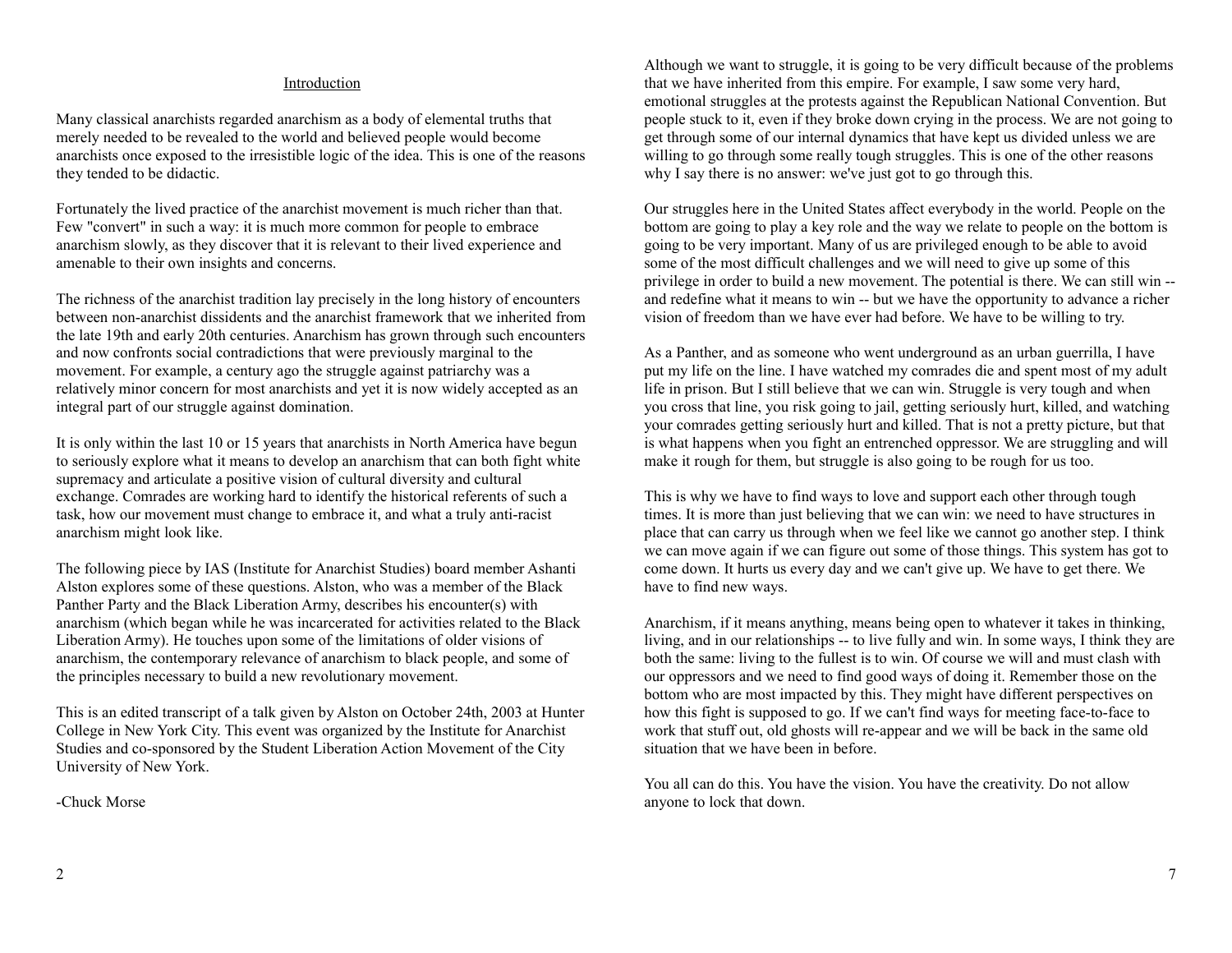politicians. We look out for each other, we care for each other's kids, we go to the store for each other, we find ways to protect our communities. Even churches still do things in a very communal way to some extent. I learned that there are ways to be radical without always passing out literature and telling people, "Here is the picture, if you read this you will automatically follow our organization and join the revolution." For example, participation is a very important theme for anarchism and it is also very important in the Black community. Consider jazz: it is one of the best illustrations of an existing radical practice because it assumes a participatory connection between the individual and the collective and allows for the expression of who you are, within a collective setting, based on the enjoyment and pleasure of the music itself. Our communities can be the same way. We can bring together all kinds of diverse perspectives to make music, to make revolution.

How can we nurture every act of freedom? Whether it is with people on the job or the folks that hang out on the corner, how can we plan and work together? We need to learn from the different struggles around the world that are not based on vanguards. There are examples in Bolivia. There are the Zapatistas. There are groups in Senegal building social centers. You really have to look at people who are trying to live and not necessarily trying to come up with the most advanced ideas. We need to de-emphasize the abstract and focus what is happening on the ground.

How can we bring all these different strands together? How can we bring in the Rastas? How can we bring in the people on the west coast who are still fighting the government strip-mining of indigenous land? How can we bring together all of these peoples to begin to create a vision of America that is for all of us?

Oppositional thinking and oppositional risks are necessary. I think that is very important right now and one of the reasons why I think anarchism has so much potential to help us move forward. It is not asking of us to dogmatically adhere to the founders of the tradition, but to be open to whatever increases our democratic participation, our creativity, and our happiness.

We just had an Anarchist People of Color conference in Detroit on October 3rd to the 5th. One hundred thirty people came from all over the country. It was great to just see ourselves and the interest of people of color from around the United States in finding ways of thinking outside of the norm. We saw that we could become that voice in our communities that says, "Wait, maybe we don't need to organize like that. Wait, the way that you are treating people within the organization is oppressive. Wait, what is your vision? Would you like to hear mine?" There is a need for those kinds of voices within our different communities. Not just our communities of color, but in every community there is a need to stop advancing ready-made plans and to trust that people can collectively figure out what to do with this world. I think we have the opportunity to put aside what we thought would be the answer and fight together to explore different visions of the future. We can work on that. And there is no one answer: we've got to work it out as we go.

**Although the Black Panther Party was very hierarchical, I learned a lot from my** experience in the organization. Above all, the Panthers impressed upon me the need to learn from other peoples' struggles. I think I have done that and that is one of the reasons why I am an anarchist today. After all, when old strategies don't work, you need to look for other ways of doing things to see if you can get yourself unstuck and move forward again. In the Panthers we drew a lot from nationalists, Marxist-Leninists, and others like them, but their approaches to social change had significant problems and I delved into anarchism to see if there are other ways to think about making a revolution.

I learned about anarchism from letters and literature sent to me while in various prisons around the country. At first I didn't want to read any of the material I received -- it seemed like anarchism was just about chaos and everybody doing their own thing -- and for the longest time I just ignored it. But there were times -- when I was in segregation -- that I didn't have anything else to read and, out of boredom, finally dug in (despite everything I had heard about anarchism up to the time). I was actually quite surprised to find analyses of peoples' struggles, peoples' cultures, and peoples' organizational formations -- that made a lot of sense to me.

These analyses helped me see important things about my experience in the Panthers that had not been clear to me before. For example, I realized that there was a problem with my love for people like Huey P. Newton, Bobby Seal, and Eldridge Cleaver and the fact that I had put them on a pedestal. After all, what does it say about you, if you allow someone to set themselves up as your leader and make all your decisions for you? What anarchism helped me see was that you, as an individual, should be respected and that no one is important enough to do your thinking for you. Even if we thought of Huey P. Newton or Eldridge Cleaver as the baddest revolutionaries in the world, I should see myself as the baddest revolutionary, just like them. Even if I am young, I have a brain. I can think. I can make decisions.

I thought about all this while in prison and found myself saying, "Man, we really set ourselves up in a way that was bound to create problems and produce schisms. We were bound to follow programs without thinking." The history of the Black Panther Party, as great as it is, has those skeletons. The smallest person on the totem pole was supposed to be a worker and the one on the top was the one with the brains. But in prison I learned that I could have made some of these decisions myself and that people around me could have made these decisions themselves. Although I appreciated everything that the leaders of the Black Panther Party did, I began to see that we can do things differently and thus draw more fully on our own potentials and move even further towards real self-determination. Although it wasn't easy at first, I stuck with the anarchist material and found that I couldn't put it down once it started giving me insights. I wrote to people in Detroit and Canada who had been sending me literature and asked them to send more.